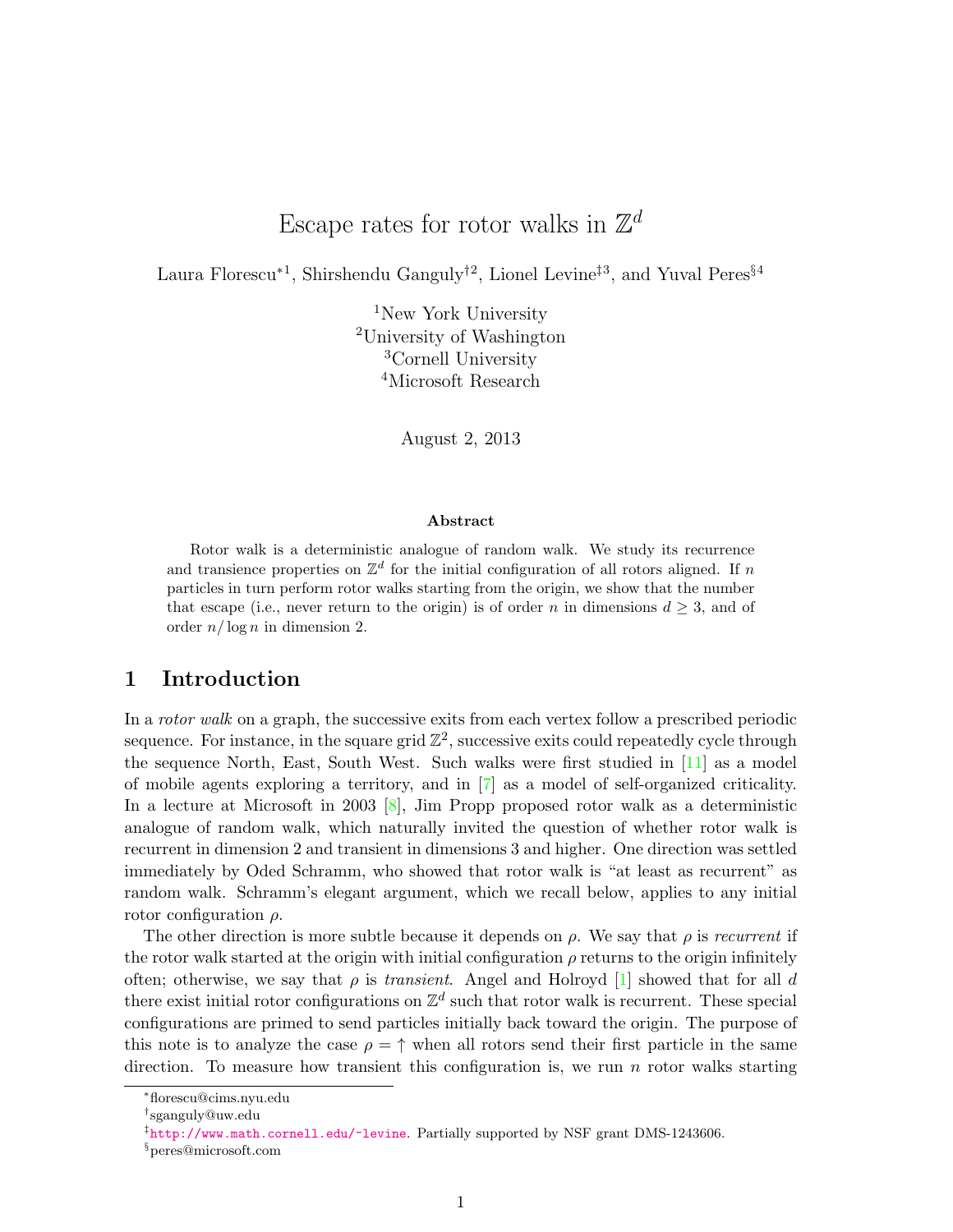from the origin and record whether each returns to the origin or escapes to infinity. We show that the number of escapes is of order n in dimensions  $d \geq 3$ , and of order  $n/\log n$  in dimension 2.

To give the formal definition of a rotor walk, write  $\mathcal{E} = \{\pm e_1, \dots, \pm e_d\}$  for the set of 2d cardinal directions in  $\mathbb{Z}^d$ , and let C be the set of cyclic permutations of E. A rotor mechanism is a map  $m : \mathbb{Z}^d \to \mathcal{C}$ , and a rotor configuration is a map  $\rho : \mathbb{Z}^d \to \mathcal{E}$ . A rotor walk started at  $x_0$  with initial configuration  $\rho$  is a sequence of vertices  $x_0, x_1, \ldots \in \mathbb{Z}^d$  and rotor configurations  $\rho = \rho_0, \rho_1, \ldots$  such that for all  $n \geq 0$ 

$$
x_{n+1} = x_n + \rho_n(x_n).
$$

and

$$
\rho_{n+1}(x_n) = m(x_n)(\rho_n(x_n))
$$

and  $\rho_{n+1}(x) = \rho_n(x)$  for all  $x \neq x_n$ .

For example in  $\mathbb{Z}^2$ , each rotor  $\rho(x)$  points North, South, East or West. An example of a rotor mechanism is the permutation North  $\rightarrow$  East  $\rightarrow$  South  $\rightarrow$  West  $\rightarrow$  North at all  $x \in \mathbb{Z}^2$ . The resulting rotor walk in  $\mathbb{Z}^2$  has the following description: A particle repeatedly steps in the direction indicated by the rotor at its current location, and then this rotor turns 90 degrees clockwise. Note that this "prospective" convention — move the particle before updating the rotor — differs from the "retrospective" convention of past works such as [\[1,](#page-11-0) [3\]](#page-11-1). In the prospective convention,  $\rho(x)$  indicates where the next particle will step from x, instead of where the previous particle stepped. The prospective convention is often more convenient when studying questions of recurrence and transience.

In this paper we fix once and for all a rotor mechanism m on  $\mathbb{Z}^d$ . Now depending on the initial rotor configuration  $\rho$ , one of two things can happen to a rotor walk started from the origin:

- 1. The walk eventually returns to the origin; or
- 2. The walk never returns to the origin, and visits each vertex in  $\mathbb{Z}^d$  only finitely often.

Indeed, if any site were visited infinitely often, then each of its neighbors must be visited infinitely often, and so the origin itself would be visited infinitely often. In case 2 we say that the walk "escapes to infinity." Note that after the walk has either returned to the origin or escaped to infinity, the rotors are in a new configuration.

To quantify the degree of transience of an initial configuration  $\rho$ , consider the following experiment: let each of  $n$  particles in turn perform rotor walk starting from the origin until either returning to the origin or escaping to infinity. Denote by  $I(\rho, n)$  the number of walks that escape to infinity. (Importantly, we do not reset the rotors in between trials!)

Schramm [\[10\]](#page-12-3) proved that for any  $\rho$ ,

<span id="page-1-0"></span>
$$
\limsup_{n \to \infty} \frac{I(\rho, n)}{n} \le \alpha_d \tag{1}
$$

where  $\alpha_d$  is the probability that simple random walk in  $\mathbb{Z}^d$  does not return to the origin. Our first result gives a corresponding lower bound for the initial configuration  $\uparrow$  in which all rotors start pointing in the same direction:  $\uparrow(x) = e_d$  for all  $x \in \mathbb{Z}^d$ .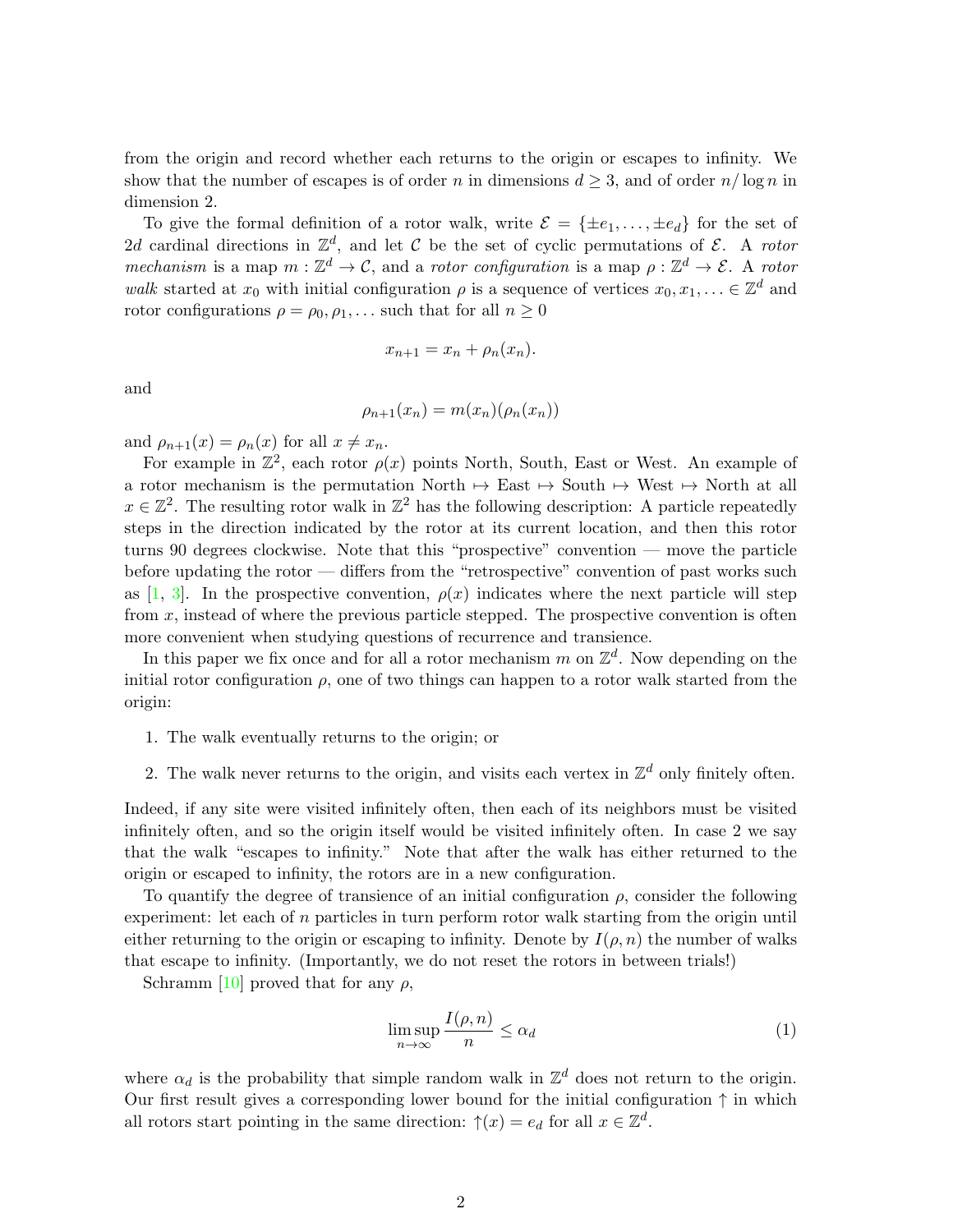<span id="page-2-0"></span>**Theorem 1.** For the rotor walk on  $\mathbb{Z}^d$  with  $d \geq 3$  with all rotors initially aligned  $\uparrow$ , a positive fraction of particles escape to infinity; that is,

$$
\liminf_{n \to \infty} \frac{I(\uparrow, n)}{n} > 0.
$$

One cannot hope for such a result to hold for an arbitrary  $\rho$ : Angel and Holroyd [\[1\]](#page-11-0) prove that in all dimensions there exist rotor configurations  $\rho_{\text{rec}}$  such that  $I(\rho_{\text{rec}}, n) = 0$  for all n. Reddy first proposed such a configuration in dimension 3 on the basis of numerical simulations [\[9\]](#page-12-4).

Our next result concerns the fraction of particles that escape in dimension 2: for any rotor configuration  $\rho$  this fraction is at most  $\frac{\pi/2}{\log n}$ , and for the initial configuration  $\uparrow$  it is at least  $\frac{c}{\log n}$  for some  $c > 0$ .

<span id="page-2-1"></span>**Theorem 2.** For rotor walk in  $\mathbb{Z}^2$  with any rotor configuration  $\rho$ , we have

$$
\limsup_{n \to \infty} \frac{I(\rho, n)}{n/\log n} \le \frac{\pi}{2}.
$$

Moreover, if all rotors are initially aligned  $\uparrow$ , then

$$
\liminf_{n \to \infty} \frac{I(\uparrow, n)}{n/\log n} > 0.
$$



<span id="page-2-2"></span>Figure 1: The configuration of rotors in  $\mathbb{Z}^2$  after *n* particles started at the origin have escaped to infinity, with initial configuration ↑ (that is, all rotors send their first particle North). Left:  $n = 100$ ; Right:  $n = 480$ . Each non-white pixel represents a point in  $\mathbb{Z}^2$  that was visited at least once, and its color indicates the direction of its rotor.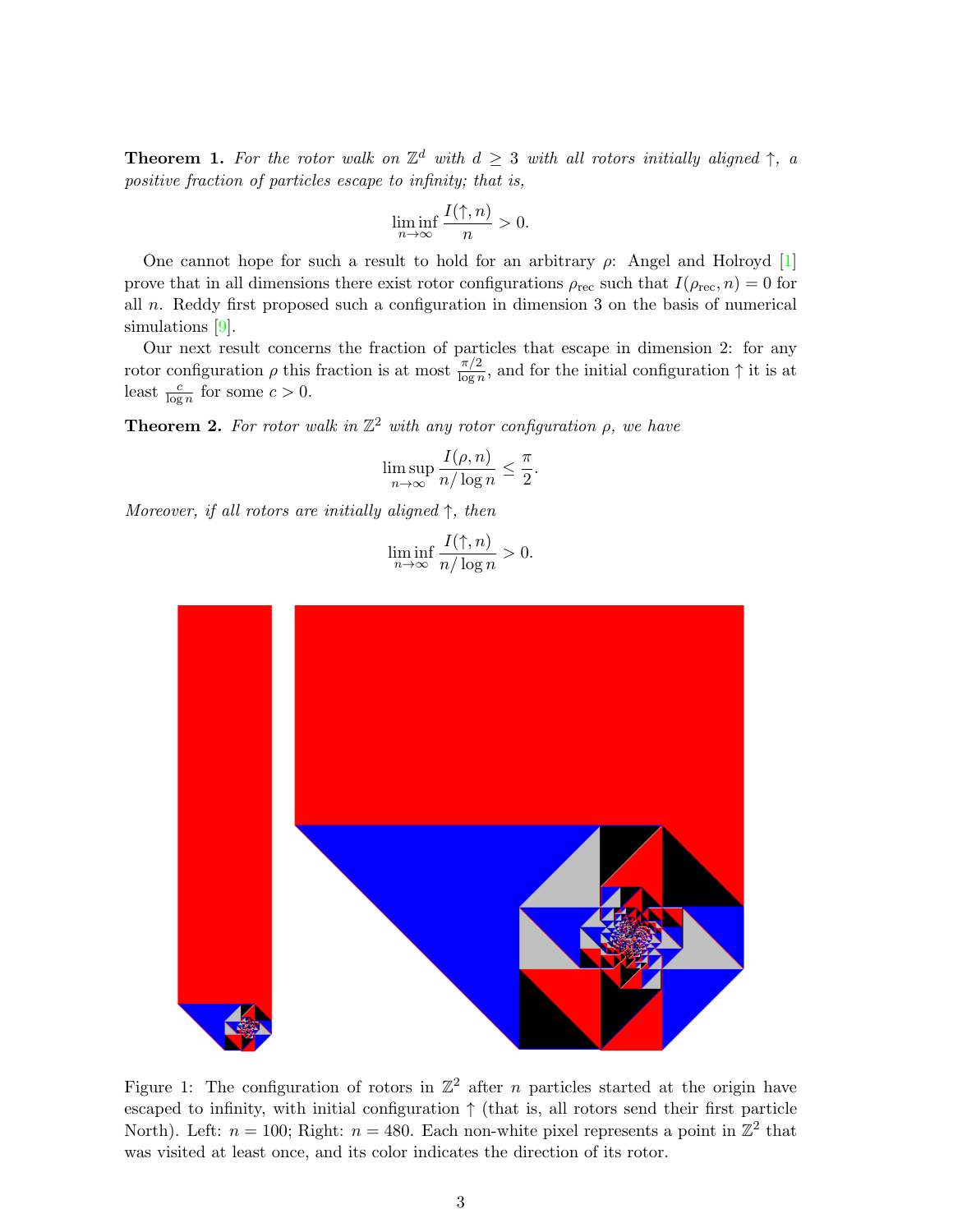### 2 Schramm's argument

One way to estimate the number of escapes to infinity of a rotor walk is to look at how many particles exit a large ball before returning to the origin. Let

$$
\mathcal{B}_r = \{ x \in \mathbb{Z}^d : |x| < r \}
$$

be the set of lattice points in the open ball of radius r centered at the origin. Here  $|x| =$  $(x_1^2 + \cdots + x_d^2)^{1/2}$  denotes the Euclidean norm of x. Consider rotor walk started from the origin and stopped on hitting the boundary

$$
\partial \mathcal{B}_r = \{ y \in \mathbb{Z}^d : y \notin \mathcal{B}_r \text{ and } y \sim x \text{ for some } x \in \mathcal{B}_r \}.
$$

Since  $\mathcal{B}_r$  is a finite connected graph, this walk stops in finitely many steps.

Starting from initial rotor configuration  $\rho$ , let each of n particles in turn perform rotor walk starting from the origin until either returning to the origin or exiting the ball  $B_r$ . Denote by  $I_r(\rho, n)$  the number of particles that exit  $\mathcal{B}_r$ . The next lemmas give convergence and monotonicity of this quantity.

<span id="page-3-0"></span>**Lemma 3.** [\[4,](#page-11-2) Lemma 18] For any rotor configuration  $\rho$  and any  $n \in \mathbb{N}$ , we have  $I_r(\rho, n) \to$  $I(\rho, n)$  as  $r \to \infty$ .

*Proof.* Let  $w_n(x)$  be the number of exits from x by n rotor walks started at o and stopped if they return to o. Then  $I(\rho, n)$  is determined by the values  $w_n(x)$  for neighbors x of o.

Let  $w_n^r(x)$  be the number of exits from x by n rotor walks started at o and stopped on hitting  $\partial \mathcal{B}_r \cup \{o\}$ . Then  $I_r(\rho, n)$  is determined by the values  $w_n^r(x)$  for neighbors x of o.

We first show that  $w_n^r \leq w_n$  pointwise. Let  $w_n^{r,t}(y)$  be the number of exits from y before time t if the walks are stopped on hitting  $\partial \mathcal{B}_r \cup \{o\}$ . If  $w_n^r \nleq w_n$ , then choose t minimal such that  $w_n^{r,t} \nleq w_n$ . Then there is a single point y such that  $w_n^{r,t}(y) > w_n(y)$ . Note that  $y \neq o$ , because  $w_n^r(o) = w_n(o) = n$ . Since  $w_n^{r,t}(x) \leq w_n(x)$  for all  $x \neq y$ , at time t in the finite experiment the site  $y$  has received at most as many particles as it ever receives in the infinite experiment. But y has emitted strictly more particles in the finite experiment than it ever emits in the infinite experiment, so the number of particles at y at time t is  $< 0$ , a contradiction.

Now we induct on *n* to show that  $w_n^r \uparrow w_n$  pointwise. Assume that  $w_{n-1}^r \uparrow w_{n-1}$ . Fix s > 0. There exists  $R = R(s)$  such that  $w_{n-1}^r = w_{n-1}$  on  $\mathcal{B}_s$  for all  $r \ge R$ . If the nth walk returns to *o* then it does so without exiting  $\mathcal{B}_S$  for some *S*; in this case  $w_n^r = w_n$  on  $\mathcal{B}_s$  for all  $r \geq \max(R, S)$ .

If the nth walk escapes to infinity, then there is some radius S such that after exiting  $\mathcal{B}_S$ the walk never returns to  $\mathcal{B}_s$ . Now choose  $R'$  such that  $w_{n-1}^{R'} = w_{n-1}$  on  $\mathcal{B}_S$ . Then we claim  $w_n^r = w_n$  on  $\mathcal{B}_s$  for all  $r \geq R'$ . Denote by  $\rho_{n-1}^r$  (resp.  $\rho_{n-1}$ ) the rotor configuration after  $n-1$  walks started at the origin have stopped on  $\partial \mathcal{B}_r \cup \{o\}$  (resp. stopped if they return to o). If  $r \geq R'$  then the rotor walks started at o with initial conditions  $\rho_{n-1}^r$  and  $\rho_{n-1}$  agree until they exit  $\mathcal{B}_S$ . Thereafter the latter walk never returns to  $\mathcal{B}_s$ , hence  $w_n^r \geq w_n$  on  $\mathcal{B}_s$ . Since also  $w_n^r \leq w_n$  everywhere, the inductive step is complete.  $\Box$ 

For the next lemma we recall the abelian property of rotor walk [\[3,](#page-11-1) Lemma 3.9]. Let A be a finite subset of  $\mathbb{Z}^d$ . In an experiment of the form "run n rotor walks from prescribed starting points until they exit  $A$ ," suppose that we repeatedly choose a particle in  $A$  and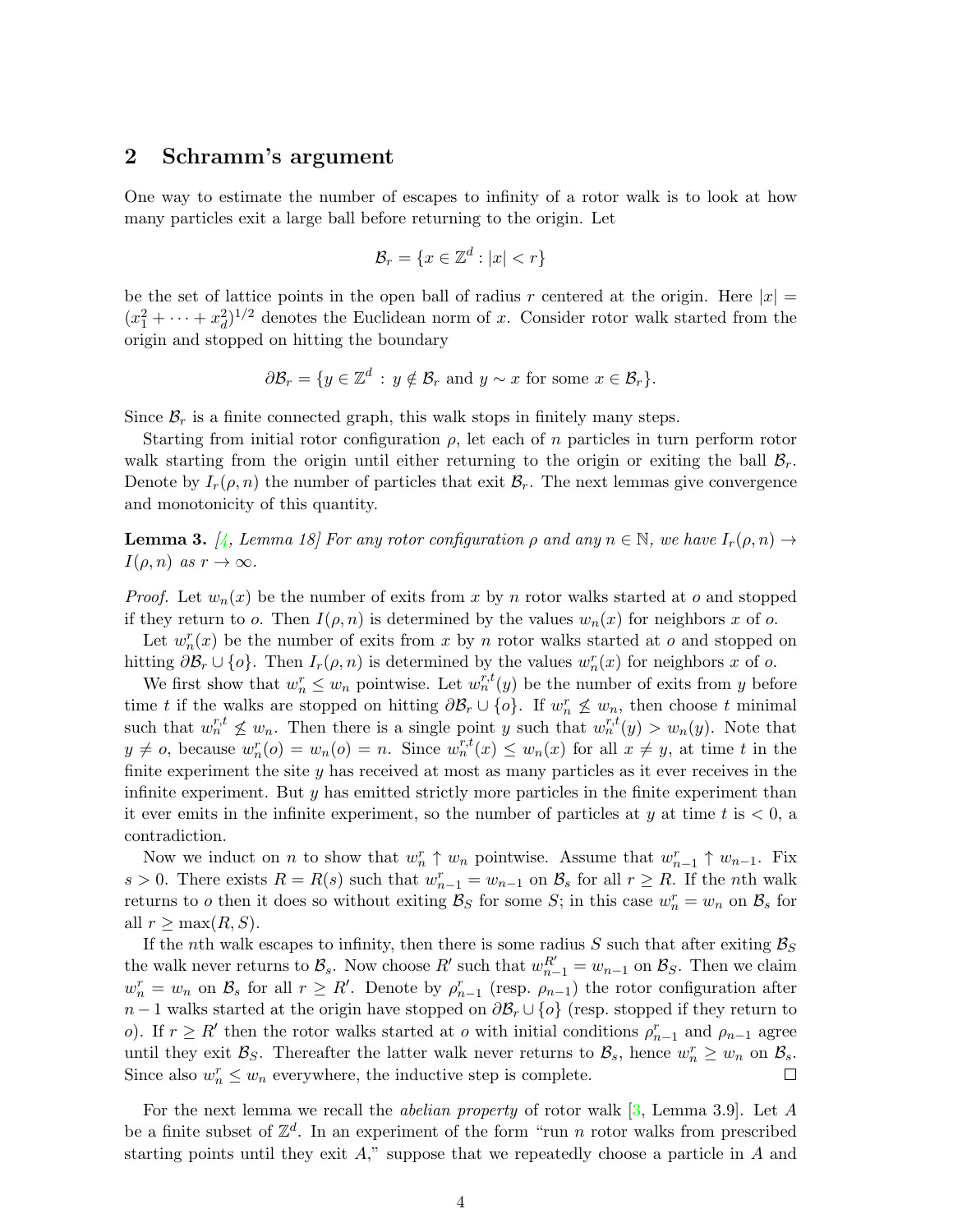ask it to take a rotor walk step. Regardless of our choices, all particles will exit A in finitely many steps; for each  $x \in A^c$ , the number of particles that stop at x does not depend on the choices; and for each  $x \in A$ , the number of times we pointed to a particle at x does not depend on the choices.

<span id="page-4-0"></span>**Lemma 4.** [\[4,](#page-11-2) Lemma 19] For any rotor configuration  $\rho$ , any  $n \in \mathbb{N}$  and any  $r < R$ , we have  $I_R(\rho, n) \leq I_r(\rho, n)$ .

*Proof.* By the abelian property, we may compute  $I_R(\rho, n)$  in two stages. First stop particles when they reach  $\partial \mathcal{B}_r \cup \{o\}$ , where  $o \in \mathbb{Z}^d$  is the origin, and then let the  $I_r(\rho, n)$  particles stopped on  $\partial \mathcal{B}_r$  continue walking until they reach  $\partial \mathcal{B}_R \cup \{o\}$ . Therefore at most  $I_r(\rho,n)$ particles stop in  $\partial \mathcal{B}_R$ .

Oded Schramm's upper bound [\(1\)](#page-1-0) begins with the observation that if  $2dm$  particles at a single site  $x \in \mathbb{Z}^d$  each take a single rotor walk step, the result will be that m particles move to each of the 2d neighbors of x. Fix  $r, m \in \mathbb{N}$  and consider  $N = (2d)^{r} m$  particles at the origin. Let each particle take a single rotor walk step. Then repeat  $r - 1$  times the following operation: let each particle that is not at the origin take a single rotor walk step. The result is that for each path  $(\gamma_0, \ldots, \gamma_\ell)$  of length  $\ell \leq r$  with  $\gamma_0 = \gamma_\ell = o$  and  $\gamma_i \neq o$ for all  $1 \leq i \leq \ell - 1$ , exactly  $(2d)^{-\ell}N$  particles traverse this path. Denoting the set of such paths by  $\Gamma(r)$  and the length of a path  $\gamma$  by  $|\gamma|$ , the number of particles now at the origin is

$$
N \sum_{\gamma \in \Gamma(r)} (2d)^{-|\gamma|} = Np
$$

where  $p = \mathbb{P}(T_o^+ \leq r)$  is the probability that simple random walk returns to the origin by time r.

Now letting each particle that is not at the origin continue performing rotor walk until hitting  $\partial \mathcal{B}_r \cup \{o\}$ , the number of particles that stop in  $\partial \mathcal{B}_r$  is at most  $N(1-p)$ , so

$$
\frac{I_r(\rho, N)}{N} \le 1 - p.
$$

This holds for every N which is an integer multiple of  $(2d)^r$ . For general n, let N be the smallest multiple of  $(2d)^r$  that is  $\geq n$ . Then

$$
\frac{I_r(\rho, n)}{n} \le \frac{I_r(\rho, N)}{N - (2d)^r}
$$

The right side is at most  $(1-p)(1+2(2d)^r/N)$ , so

$$
\limsup_{n \to \infty} \frac{I(\rho, n)}{n} \le \limsup_{n \to \infty} \frac{I_r(\rho, n)}{n} \le 1 - p = \mathbb{P}(T_o^+ > r).
$$

As  $r \to \infty$  the right side converges to  $\alpha_d$ , completing the proof of [\(1\)](#page-1-0).

See Holroyd and Propp [\[4,](#page-11-2) Theorem 10] for an extension of Schramm's argument to a general irreducible Markov chain with rational transition probabilities.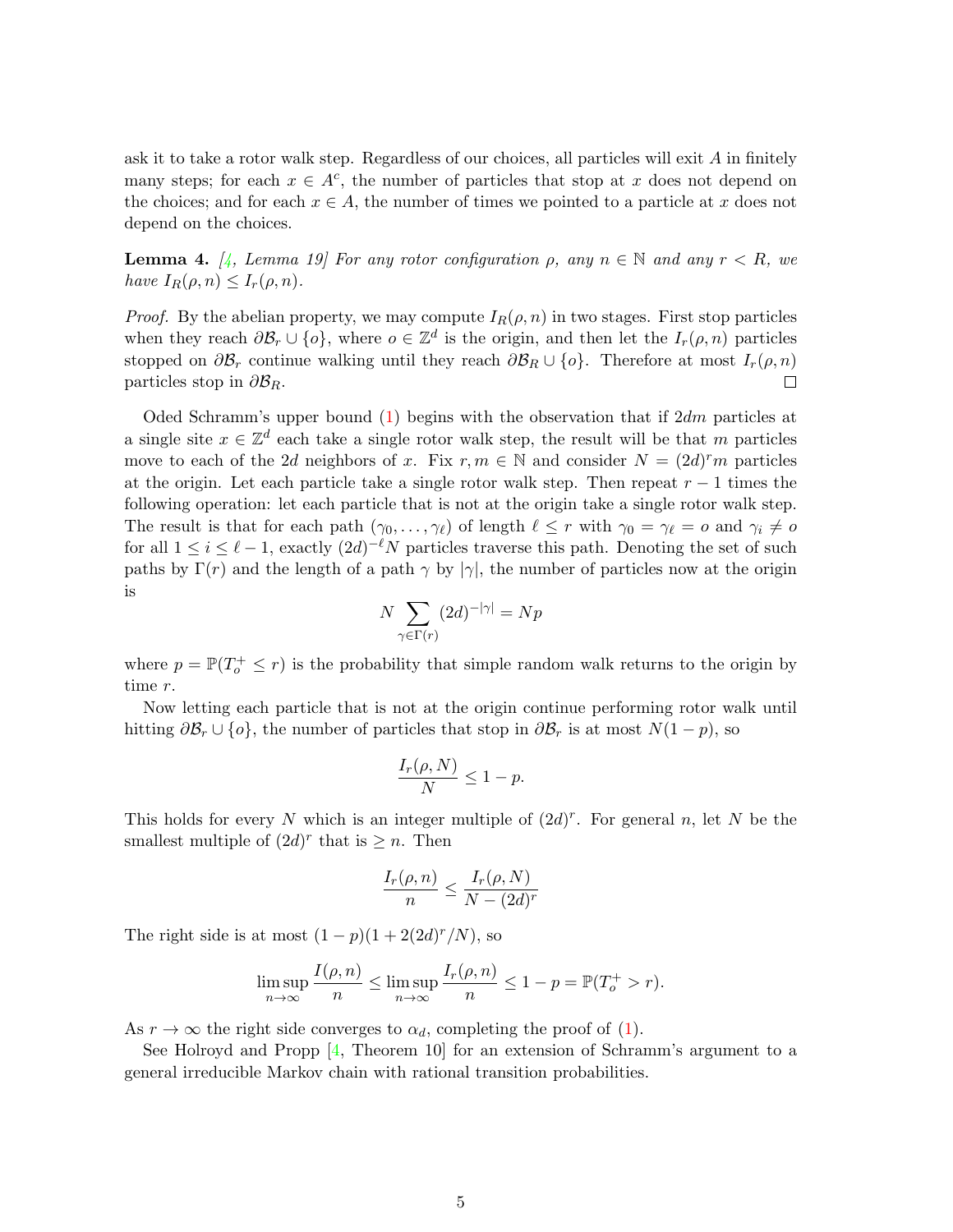### 3 An odometer estimate for balls in all dimensions

To estimate  $I_r(\rho, n)$ , consider now a slightly different experiment. Let each of n particles started at the origin perform rotor walk until hitting  $\partial \mathcal{B}_r$ . (The difference is that we do not stop the particles on returning to the origin!) Define the *odometer function*  $u_n^r$  by

 $u_n^r(x) =$  total number of exits from x by n rotor walks stopped on hitting  $\partial \mathcal{B}_r$ .

Note that  $u_n^r(x)$  counts the total number of exits (as opposed to the net number). Now we relate the two experiments.

<span id="page-5-1"></span>**Lemma 5.** For any  $r > 0$  and  $n \in \mathbb{N}$  and any initial rotor configuration  $\rho$ , we have

$$
I_r(\rho, u_n^r(o)) = n.
$$

*Proof.* Starting with  $N = u_n^r(o)$  particles at the origin, consider the following two experiments:

1. Let *n* of the particles in turn perform rotor walk until hitting  $\partial \mathcal{B}_r$ .

2. Let N of the particles in turn perform rotor walk until hitting  $\partial \mathcal{B}_r \cup \{o\}.$ 

By the definition of  $u_n^r$ , in the first experiment the total number of exits from the origin is exactly  $N$ . Therefore the two experiments have exactly the same outcome:  $n$  particles reach  $\partial \mathcal{B}_r$  and  $N - n$  remain at the origin.  $\Box$ 

Our next task is to estimate  $u_n^r$ . We begin by introducing some notation. Given a function f on  $\mathbb{Z}^d$ , its gradient is the function on directed edges given by

$$
\nabla f(x, y) := f(y) - f(x).
$$

Given a function  $\kappa$  on directed edges of  $\mathbb{Z}^d$ , its *divergence* is the function on vertices given by

$$
\operatorname{div} \kappa(x) := \frac{1}{2d} \sum_{y \sim x} \kappa(x, y)
$$

where the sum is over the 2d nearest neighbors of x. The discrete Laplacian of  $f$  is the function

$$
\Delta f(x) := \text{div}(\nabla f)(x) = \frac{1}{2d} \sum_{y \sim x} f(y) - f(x).
$$

We recall some results from  $[6]$ .

<span id="page-5-0"></span>**Lemma 6.** [\[6,](#page-12-5) Lemma 5.1] For a directed edge  $(x, y)$  in  $\mathbb{Z}^d$ , denote by  $\kappa(x, y)$  the net number of crossings from x to y by n rotor walks started at the origin and stopped on exiting  $\mathcal{B}_r$ . Then

$$
\nabla u_n^r(x,y) = -2d\,\kappa(x,y) + R(x,y)
$$

for some edge function R satisfying  $|R(x, y)| \leq 4d - 2$  for all edges  $(x, y)$ .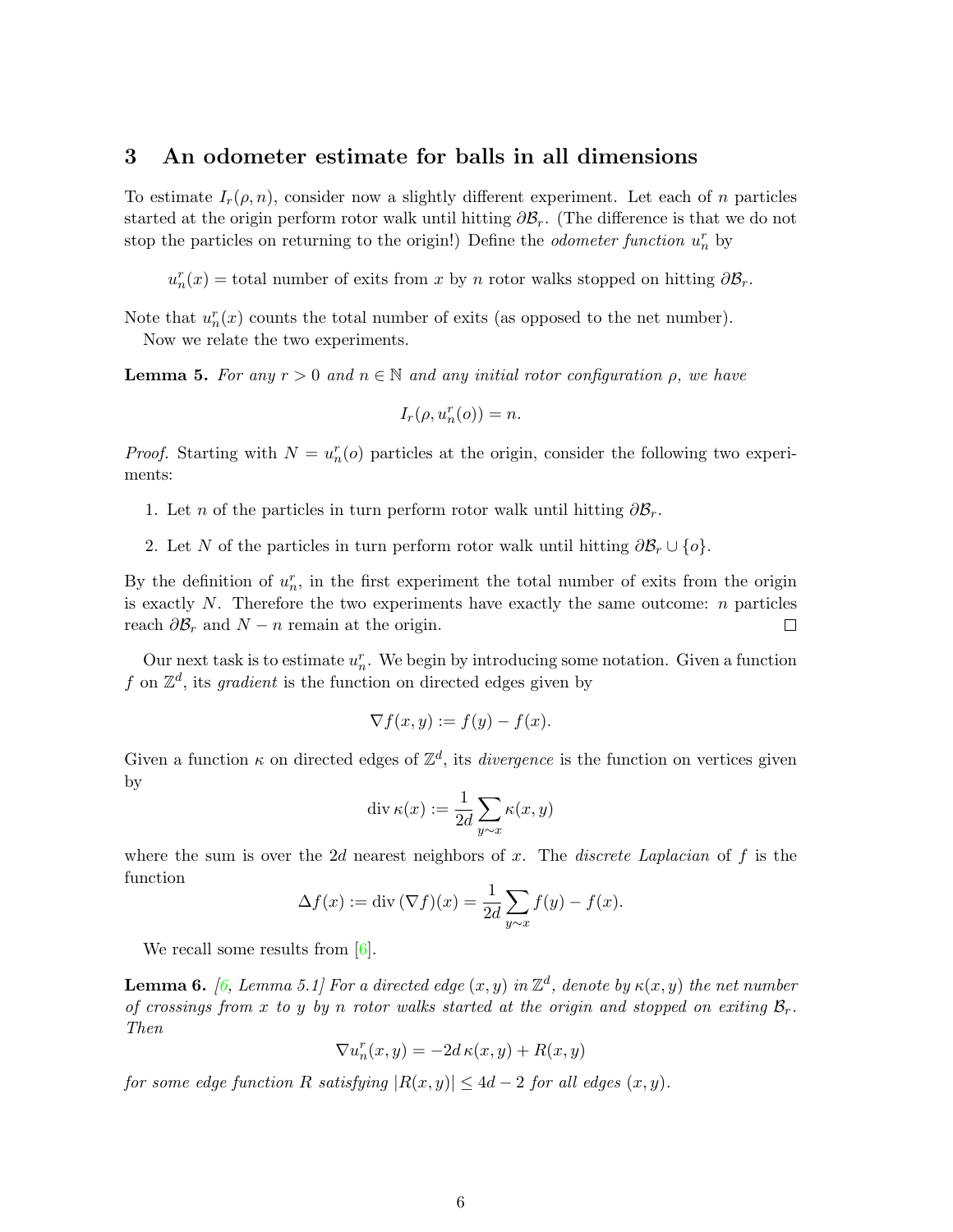Denote by  $(X_j)_{j\geq 0}$  the simple random walk in  $\mathbb{Z}^d$ , whose increments are independent and uniformly distributed on  $\mathcal{E} = {\pm e_1, \ldots, \pm e_d}$ . Let  $T = \min\{j : X_j \notin \mathcal{B}_r\}$  be the first exit time from the ball of radius r. For  $x, y \in \mathcal{B}_r$ , let

$$
G_r(x, y) = \mathbb{E}_x \# \{ j < T | X_j = y \}
$$

be the expected number of visits to y by a simple random walk started at x before time T. The following well known estimates can be found in [\[5,](#page-12-6) Prop. 1.5.9, Prop. 1.6.7]: for a constant  $a_d$  depending only on  $d$ ,

<span id="page-6-3"></span>
$$
G_r(x, o) = \begin{cases} a_d(|x|^{2-d} - r^{2-d}) + O(|x|^{1-d}), & d \ge 3\\ \frac{2}{\pi}(\log r - \log |x|) + O(|x|^{-1}), & d = 2. \end{cases}
$$
(2)

We will also use  $[5,$  Theorem 1.6.6 the fact that in dimension 2,

<span id="page-6-4"></span>
$$
G_r(o, o) = \frac{2}{\pi} \log r + O(1).
$$
 (3)

(As usual, we write  $f(n) = \Theta(g(n))$  (respectively,  $f(n) = O(g(n))$ ) to mean that there is a constant  $0 < C < \infty$  such that  $1/C < f(n)/g(n) < C$  (respectively,  $f(n)/g(n) < C$ ) for all sufficiently large n. Here and in what follows, the constants implied in  $O()$  and  $\Theta()$ notation depend only on the dimension d.)

The next lemma bounds the  $L^1$  norm of the discrete gradient of the function  $G_r(x, \cdot)$ . It appears in  $[6, \text{Lemma } 5.6]$  with the factor of 2 omitted (this factor is needed for x close to the origin). The proof given there actually shows the following.

<span id="page-6-0"></span>**Lemma 7.** Let  $x \in \mathcal{B}_r$  and let  $\rho = r + 1 - |x|$ . Then for some C depending only on d,

$$
\sum_{y \in \mathcal{B}_r} \sum_{z \sim y} |G_r(x, y) - G_r(x, z)| \le C\rho \log \frac{2r}{\rho}.
$$

The next lemma is proved in the same way as the inner estimate of  $[6,$  Theorem 1.1]. Let  $f(x) = nG_r(x, o).$ 

<span id="page-6-2"></span>**Lemma 8.** In  $\mathbb{Z}^d$ , let  $x \in \mathcal{B}_r$  and  $\rho = r + 1 - |x|$ . Then,

$$
|u_n^r(x) - f(x)| \le C\rho \log \frac{2r}{\rho} + 4d.
$$

where  $u_n^r$  is the odometer function for n particles performing rotor walk stopped on exiting  $\mathcal{B}_r$ , and C is the constant in Lemma  $\gamma$ .

*Proof.* If we consider the rotor walk stopped on exiting  $\mathcal{B}_r$ , all sites that have positive odometer value have been hit by particles. Using notation of Lemma [6,](#page-5-0) we notice that since the net number of particles to enter a site  $x \neq o$  not on the boundary is zero, we have 2d div  $\kappa(x) = 0$ . For the origin, 2d div  $\kappa(o) = n$ . Also, the odometer function vanishes on the boundary, since the boundary does not emit any particles.

Write  $u = u_n^r$ . Using the definition of  $\kappa$  in Lemma [6,](#page-5-0) we see that

<span id="page-6-1"></span>
$$
\Delta u(x) = \text{div } R(x), \ x \neq o,
$$
\n<sup>(4)</sup>

$$
\Delta u(o) = -n + \operatorname{div} R(o). \tag{5}
$$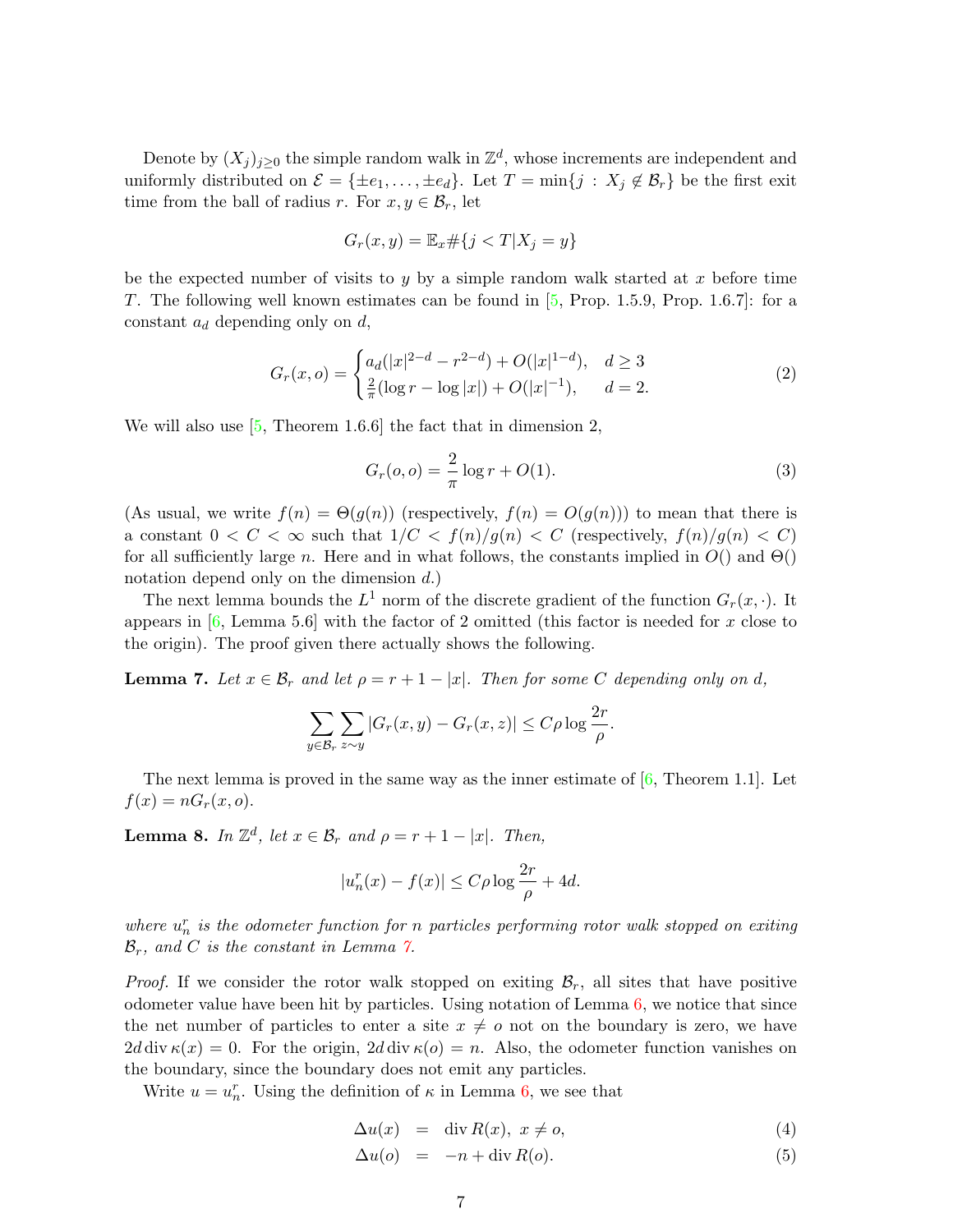Then  $\Delta f(x) = 0$  for  $x \in \mathcal{B}_r \setminus \{o\}$  and  $\Delta f(o) = -n$  and f vanishes on  $\partial \mathcal{B}_r$ . Since  $u(X_T)$  is equal to 0, we have

$$
u(x) = \sum_{k \ge 0} \mathbb{E}_x(u(X_{k \wedge T}) - u(X_{(k+1) \wedge T})).
$$

Also, since the  $k^{th}$  term in the sum is zero when  $T \leq k$ 

$$
\mathbb{E}_x(u(X_{k\wedge T})-u(X_{(k+1)\wedge T})|\mathcal{F}_{k\wedge T})=-\Delta u(X_k)1_{\{T>k\}}
$$

where  $\mathcal{F}_j = \sigma(X_0, \ldots, X_j)$  is the standard filtration for the random walk.

Taking expectation of the conditional expectations and using [\(4\)](#page-6-1) and [\(5\)](#page-6-1), we get

$$
u(x) = \sum_{k\geq 0} \mathbb{E}_x \left[ 1_{\{T > k\}} (n 1_{\{X_k = o\}} - \text{div } R(X_k)) \right]
$$
  
=  $n \mathbb{E}_x \# \{ k < T | X_k = 0 \} - \sum_{k\geq 0} \mathbb{E}_x \left[ 1_{\{T > k\}} \text{div } R(X_k) \right].$ 

So,

$$
u(x) - f(x) = -\frac{1}{2d} \sum_{k \ge 0} \mathbb{E}_x \left[ 1_{\{T > k\}} \sum_{z \sim X_k} R(X_k, z) \right].
$$

Let  $N(y)$  be the number of edges joining y to  $\partial \mathcal{B}_r$ . Since  $\mathbb{E}_x \sum_{k \geq 0} 1_{\{T > k\}} N(X_k) = 2d$ , and  $|R| \leq 4d$ , the terms with  $z \in \partial \mathcal{B}_r$  contribute at most  $8d^2$  to the sum. Thus,

<span id="page-7-0"></span>
$$
|u(x) - f(x)| \le \frac{1}{2d} \left| \sum_{k \ge 0} \mathbb{E}_x \left[ \sum_{\substack{y, z \in \mathcal{B}_r \\ y \sim z}} 1_{\{T > k\} \cap \{X_k = y\}} R(y, z) \right] \right| + 4d. \tag{6}
$$

Note that for  $y \in \mathcal{B}_r$  we have  $\{X_k = y\} \cap \{T > k\} = \{X_{k \wedge T} = y\}$ . Considering  $p_k(y) = \mathbb{P}_x(X_{k \wedge T} = y)$ , and noting that R is antisymmetric (because of antisymmetry in Lemma  $6$ , we see that

$$
\sum_{\substack{y,z \in B_r \\ y \sim z}} p_k(y) R(y,z) = -\sum_{\substack{y,z \in B_r \\ y \sim z}} p_k(z) R(y,z)
$$

$$
= \sum_{\substack{y,z \in B_r \\ y \sim z}} \frac{p_k(y) - p_k(z)}{2} R(y,z).
$$

Summing over k in [\(6\)](#page-7-0) and using the fact that  $|R| \leq 4d$ , we conclude that

$$
|u(x) - f(x)| \le \sum_{\substack{y,z \in B_r \\ y \sim z}} |G(x,y) - G(x,z)| + 4d.
$$

The result now follows from the estimate of the gradient of Green's function in Lemma [7.](#page-6-0)  $\Box$ 

Now we make our choice of radius,  $r = n^{1/(d-1)}$ . The next lemma shows that for this value of  $r$ , the support of the odometer function contains a large sphere.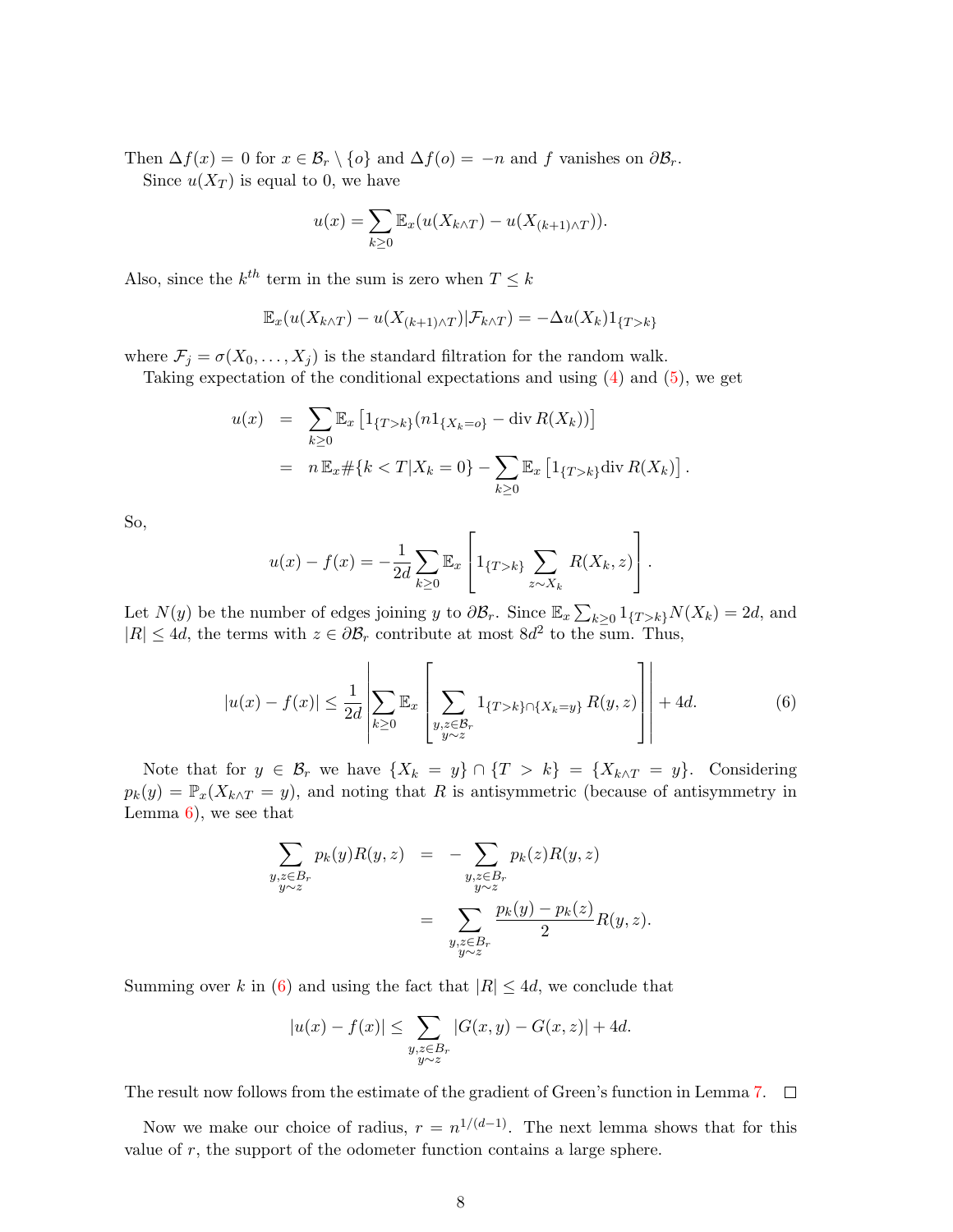<span id="page-8-0"></span>**Lemma 9.** There exists a sufficiently small  $\beta > 0$  depending only on d, such that for any initial rotor configuration and  $r = n^{1/(d-1)}$  we have  $u_n^r(x) > 0$  for all  $x \in \partial \mathcal{B}_{\beta r}$ .

*Proof.* For  $x \in \partial \mathcal{B}_{\beta r}$  we have  $\beta r \leq |x| \leq \beta r + 1$ . By Lemma [8](#page-6-2) we have

$$
|u_n^r(x) - f(x)| \le C'(1 - \beta)r \log \frac{1}{1 - \beta}
$$

for a constant C' depending only on d. To lower bound  $f(x)$  we use [\(2\)](#page-6-3): in dimensions  $d \geq 3$  we have

$$
f(x) = nG_r(x, o) \ge n(a_d(|x|^{2-d} - r^{2-d}) - K|x|^{1-d})
$$
  
=  $a_d(\beta^{2-d} - 1)nr^{2-d} - K\beta^{1-d}$ 

for a constant K depending only on d. Since  $r = nr^{2-d}$ , we can take  $\beta > 0$  sufficiently small so that

$$
a_d(\beta^{2-d}-1)nr^{2-d} - K\beta^{1-d} > 2C'(1-\beta)r \log \frac{1}{1-\beta}
$$

for all sufficiently large *n*. Hence  $u_n^r(x) > 0$ .

In dimension 2, we have  $r = n$  and  $nG_n(x, o) \geq n\frac{2}{\pi}$  $rac{2}{\pi} \log \frac{1}{\beta} - \frac{K}{\beta}$  $\frac{K}{\beta}$ , by [\(2\)](#page-6-3). So for  $\beta$  small enough, we have that

$$
nG_n(x, o) = n\frac{2}{\pi} \log \frac{1}{\beta} - \frac{K}{\beta} > C'(1 - \beta)n \log \frac{1}{1 - \beta}
$$

for all sufficiently large *n*. Hence  $u_n^n(x) > 0$ .

Identify  $\mathbb{Z}^d$  with  $\mathbb{Z}^{d-1}\times\mathbb{Z}$  and call each set of the form  $(x_1,\ldots,x_{d-1})\times\mathbb{Z}$  a "column." Starting n particles at the origin and letting them each perform rotor walk until exiting  $\mathcal{B}_r$ where  $r = n^{1/(d-1)}$ , let  $col(\rho, n)$  be the number of distinct columns that are visited. That is,

$$
col(\rho, n) = #\{(x_1, \ldots, x_{d-1}) : u_n^r(x_1, x_2, \ldots, x_d) > 0 \text{ for some } x_d \in \mathbb{Z}\}.
$$

By Lemma [9,](#page-8-0) every site of  $\partial \mathcal{B}_{\beta r}$  is visited at least once, so

$$
\operatorname{col}(\rho, n) \geq #\{(x_1, \dots, x_{d-1}) : (x_1, x_2, \dots, x_d) \in \partial \mathcal{B}_{\beta r} \text{ for some } x_d \in \mathbb{Z}\}\
$$
  

$$
\geq C(\beta r)^{d-1} = \Theta(n). \tag{7}
$$

All results so far have not made any assumptions on the initial configuration. The next lemma assumes the initial rotor configuration to be  $\uparrow$ . The important property of this initial condition for us is that the first particle to visit a given column travels straight along that column in direction  $e_d$  thereafter.

<span id="page-8-1"></span>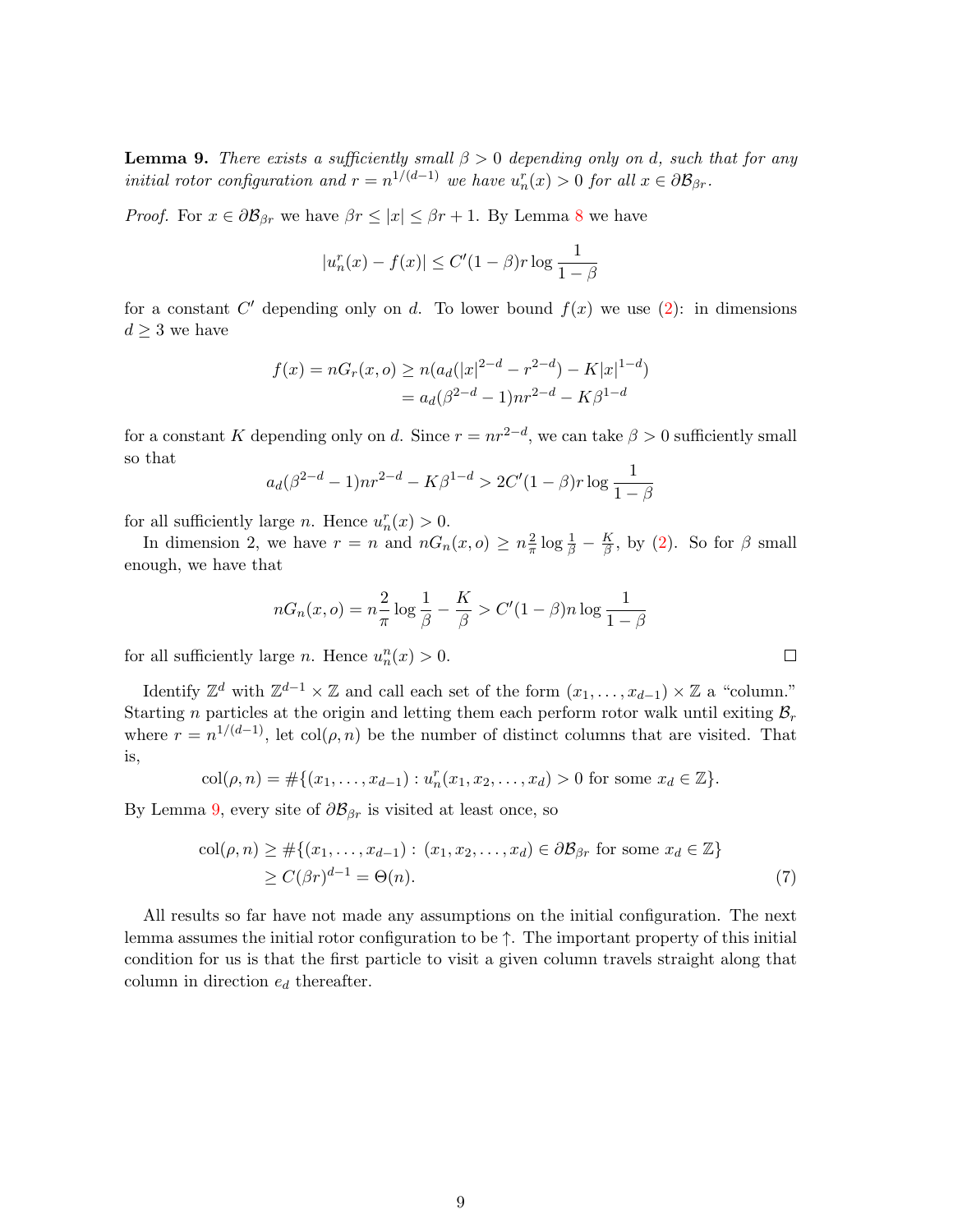

<span id="page-9-1"></span>Figure 2: Diagram for the proof of Lemma [10.](#page-9-0) The first visit to each column results in an escape along that column, so at least col $(\uparrow, n)$  particles escape.

<span id="page-9-0"></span>**Lemma 10.** In  $\mathbb{Z}^d$  with initial rotor configuration  $\uparrow$ , we have

$$
I_R(\uparrow, u_n^r(o)) \ge \text{col}(\uparrow, n)
$$

for all  $R \geq r$ .

*Proof.* By the abelian property of rotor walk, we may compute  $I_R(\rho, u_n^r(o))$  in two stages. First we stop the particles when they first hit  $\partial \mathcal{B}_r \cup \{o\}$ . Then we let all the particles stopped on  $\partial \mathcal{B}_r$  continue walking until they hit  $\partial \mathcal{B}_R \cup \{o\}$ . By Lemma [5,](#page-5-1) exactly n particles stop on  $\partial \mathcal{B}_r$  during the first stage, and therefore col( $\uparrow$ , n) distinct columns are visited during the first stage. Because the initial rotors are  $\uparrow$ , the first particle to visit a given column travels straight along that column to hit  $\partial \mathcal{B}_R$  (Figure [2\)](#page-9-1). Therefore the number of particles stopping in  $\partial \mathcal{B}_R$  is at least col( $\uparrow, n$ ).  $\Box$ 

## 4 The transient case: Proof of Theorem [1](#page-2-0)

In this section we consider  $\mathbb{Z}^d$  for  $d \geq 3$ . We will prove Theorem [1](#page-2-0) by comparing the number of escapes  $I(\uparrow, n)$  with col $(\uparrow, n)$ .

Let  $r = n^{1/(d-1)}$  and  $N = u_n^r(o)$ . By the transience of simple random walk in  $\mathbb{Z}^d$  for  $d \geq 3$  we have

$$
f(o) = nG_r(o, o) = \Theta(n).
$$

By Lemma [8](#page-6-2) we have  $|N - f(o)| = O(r)$  and hence  $N = \Theta(n)$ . By Lemmas [3](#page-3-0) and [10](#page-9-0) we have  $I(\uparrow, N) \geq \text{col}(\uparrow, n)$ . Recalling [\(7\)](#page-8-1) that  $\text{col}(\uparrow, n) = \Theta(n)$  and that  $I(\uparrow, n)$  is nondecreasing in n, we conclude that there is a constant  $c > 0$  depending only on d such that for all sufficiently large  $n$ 

$$
\frac{I(\uparrow,n)}{n}>c
$$

which completes the proof.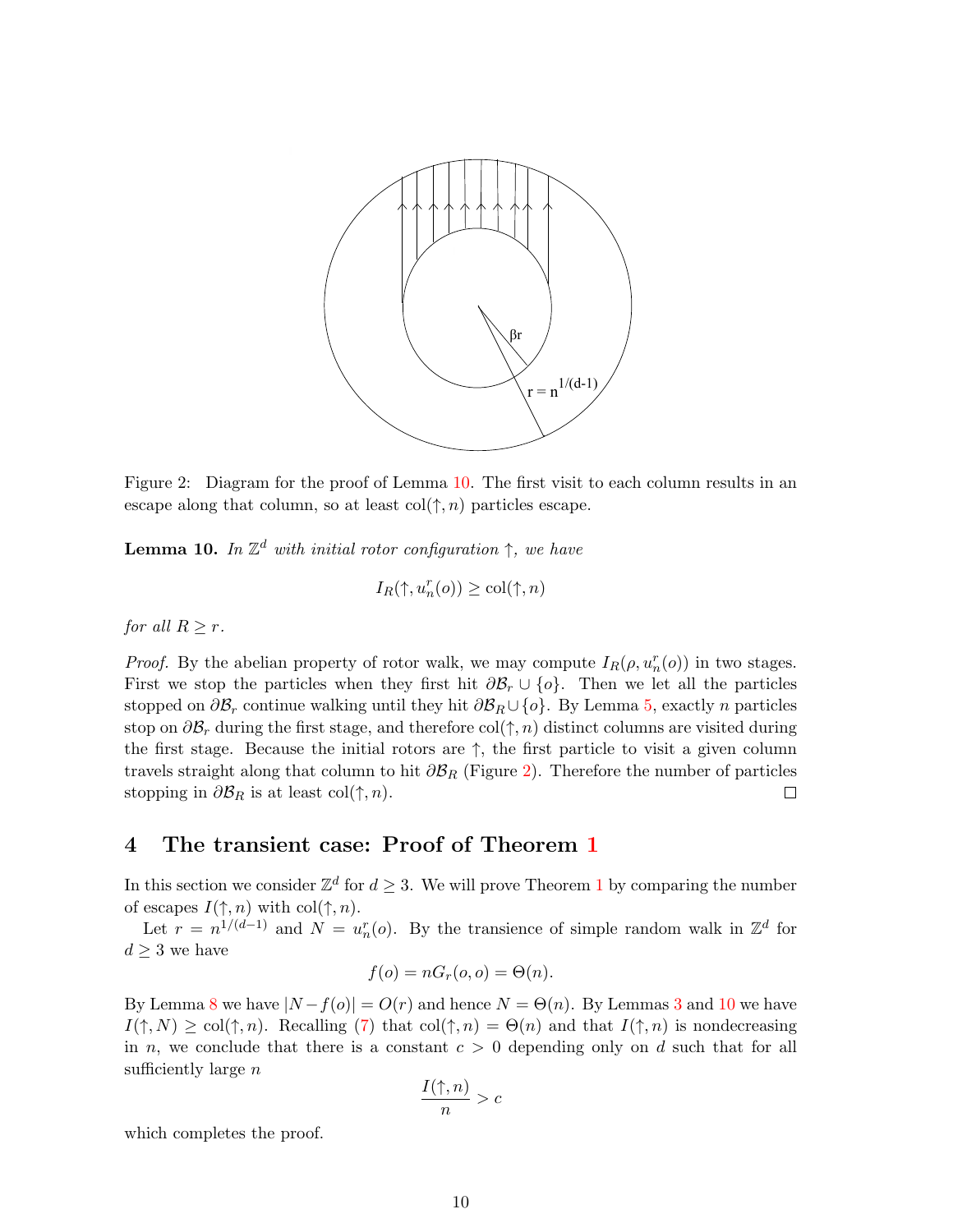### 5 The recurrent case: Proof of Theorem [2](#page-2-1)

In this section we work in  $\mathbb{Z}^2$  and take  $r = n$ . We start by estimating the odometer function at the origin for the rotor walk stopped on exiting  $\mathcal{B}_n$ .

<span id="page-10-0"></span>**Lemma 11.** For any initial rotor configuration in  $\mathbb{Z}^2$  we have

$$
u_n^n(o) = \frac{2}{\pi} n \log n + O(n).
$$

*Proof.* By [\(3\)](#page-6-4), we have  $f(o) = nG_n(o, o) = n\left(\frac{2}{\pi}\right)$  $\frac{2}{\pi} \log n + O(1)$ , and  $|u_n^n(o) - f(o)| = O(n)$  by Lemma [8.](#page-6-2) П

Turning to the proof of the upper bound in Theorem [2,](#page-2-1) let  $N = u_n^n(o)$ . By Lemmas [3](#page-3-0) and [4,](#page-4-0)  $I(\rho, N) \le I_n(\rho, N)$ . By Lemma [5,](#page-5-1)  $I_n(\rho, N) = n$ . Now by Lemma [11,](#page-10-0)  $\frac{N}{\log N} =$  $\frac{(2/\pi)n\log n+O(n)}{\log n+O(\log\log n)}=\left(\frac{2}{\pi}+o(1)\right)n,$  hence

$$
\frac{I(\rho, N)}{N/\log N} \le \frac{n}{(\frac{2}{\pi} + o(1))n} = \frac{\pi}{2} + o(1).
$$

Since  $I(\rho, n)$  is nondecreasing in n, the desired upper bound follows.

To show the lower bound for  $\uparrow$  we use lemmas [3](#page-3-0) and [10](#page-9-0) along with [\(7\)](#page-8-1)

$$
I(\uparrow, N) = \lim_{R \to \infty} I_R(\uparrow, N) \ge \text{col}(\uparrow, n) \ge \beta n = \Theta(\frac{N}{\log N}).
$$

Since  $I(\rho, n)$  is nondecreasing in n the desired lower bound follows.

Remark. The proofs of the lower bounds in Theorems [1](#page-2-0) and [2](#page-2-1) apply to a slightly more general class of rotor configurations than  $\uparrow$ . Given a rotor configuration  $\rho$ , the forward path from x is the path  $x = x_0, x_1, x_2, \ldots$  defined by  $x_{k+1} = x_k + \rho(x_k)$  for  $k \geq 0$ . Let us say that  $x \in \partial \mathcal{B}_r$  has a *simple path to infinity* if the forward path from x is simple (that is, all  $x_k$  are distinct) and  $x_k \notin \partial \mathcal{B}_r$  for all  $k \geq 1$ . The proofs we have given for  $\uparrow$  remain valid for  $\rho$  as long as there is a constant C and a sequence of radii  $r_1, r_2, \ldots$  with  $r_{i+1}/r_i \lt C$ , such that for each *i*, at least  $r_i^{d-1}/C$  sites on  $\partial \mathcal{B}_{r_i}$  have disjoint simple paths to infinity. For instance, the rotor configuration

$$
\rho(x) = \begin{cases} \alpha, & x_d \ge 0 \\ \beta, & x_d < 0 \end{cases}
$$

satisfies this condition as long as  $(\alpha, \beta) \neq (-e_d, +e_d)$ .

### 6 Some open questions

We conclude with a few natural questions.

• When is Schramm's bound attained? In  $\mathbb{Z}^d$  for  $d \geq 3$  with rotors initially aligned in one direction, is the escape rate for rotor walk asymptotically equal to the escape probability of the simple random walk? Theorem [1](#page-2-0) shows that the escape rate is positive.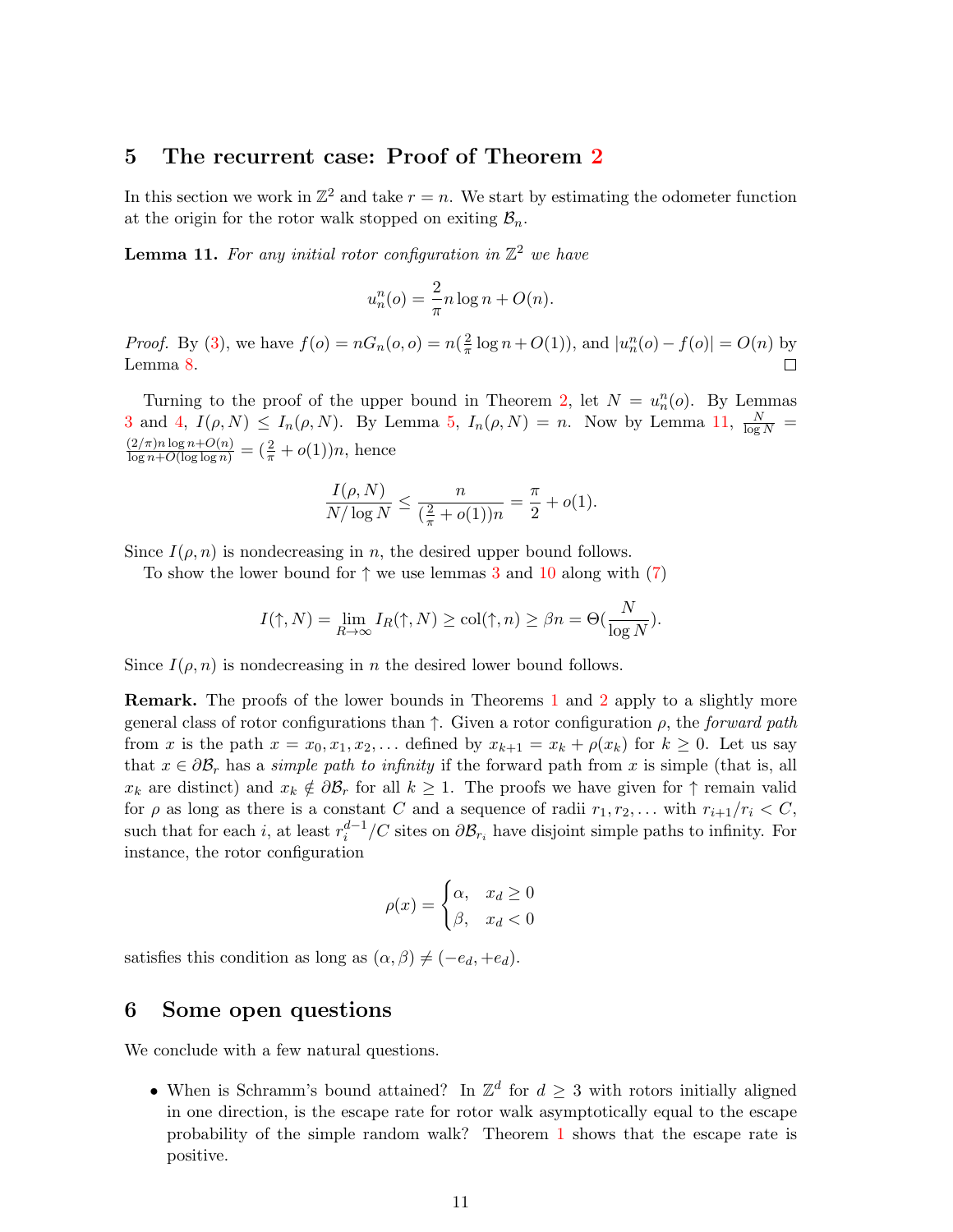- If random walk on a graph is transient, must there be a rotor configuration  $\rho$  for which a positive fraction of particles escape to infinity, that is,  $\liminf_{n\to\infty}\frac{I(\rho,n)}{n} > 0$ ?
- Let us choose initial rotors  $\rho(x)$  for  $x \in \mathbb{Z}^d$  independently and uniformly at random from  $\{\pm e_1, \ldots, \pm e_d\}$ . Is the resulting rotor walk recurrent in dimension 2 and transient in dimensions  $d \geq 3$ ? Angel and Holroyd [\[1,](#page-11-0) Corollary 6] prove that two initial configurations differing in only a finite number of rotors are either both recurrent or both transient. Hence the set of recurrent  $\rho$  is a tail event and consequently has probability 0 or 1.
- Starting from initial rotor configuration  $\uparrow$  in  $\mathbb{Z}^2$ , let  $\rho_n$  be the rotor configuration after n particles have escaped to infinity. Does  $\rho_n(nx, ny)$  have a limit as  $n \to \infty$ ? Figure [1](#page-2-2) suggests that the answer is yes.
- Consider rotor walk in  $\mathbb{Z}^2$  with a drift to the north: each rotor mechanism is period 5 with successive exits cycling through North, North, East, South, West. Is this walk transient for all initial rotor configurations?

Angel and Holroyd resolved many of these questions when  $\mathbb{Z}^d$  is replaced by an arbitrary rooted tree: if only finitely many rotors start pointing toward the root (recall we use the prospective convention), then the escape rate for rotor walk started at the root equals the escape probability  $\mathcal E$  for random walk started at the root [\[2,](#page-11-3) Theorem 3]. On the other hand if all rotors start pointing toward the root, then the rotor walk is recurrent [\[2,](#page-11-3) Theorem  $2(iii)$ . On the regular b-ary tree, the i.i.d. uniformly random initial rotor configuration has escape rate  $\mathcal{E} = 1/b$  for  $b \geq 3$  but is recurrent for  $b = 2$  [\[2,](#page-11-3) Theorem 6]. In the latter case particles travel extremely far  $[2,$  Theorem 7]: There is a constant  $c > 0$  such that with probability tending to 1 as  $n \to \infty$ , one of the first n particles reaches distance  $e^{e^{cn}}$  from the root before returning!

### Acknowledgment

This work was initiated while the first three authors were visiting the Theory Group at Microsoft Research Redmond.

### References

- <span id="page-11-0"></span>[1] Omer Angel and Alexander E. Holroyd. Recurrent rotor-router configurations. 2011. [arXiv:1101.2484](http://arxiv.org/abs/1101.2484).
- <span id="page-11-3"></span>[2] Omer Angel and Alexander E. Holroyd. Rotor walks on general trees. SIAM J. Discrete Math., 25:423–446, 2011. [arXiv:1009.4802](http://arxiv.org/abs/1009.4802).
- <span id="page-11-1"></span>[3] Alexander E. Holroyd, Lionel Levine, Karola Mészáros, Yuval Peres, James Propp, and David B. Wilson. Chip-firing and rotor-routing on directed graphs. In In and out of  $equilibrium. 2, volume 60 of Program. Problem, pages 331–364. Birkhäuser, Basel, 2008.$ [arXiv:0801.3306](http://arxiv.org/abs/0801.3306).
- <span id="page-11-2"></span>[4] Alexander E. Holroyd and James G. Propp. Rotor walks and Markov chains. Algorithmic Probability and Combinatorics, 520:105–126, 2010. [arXiv:0904.4507](http://arxiv.org/abs/0904.4507).